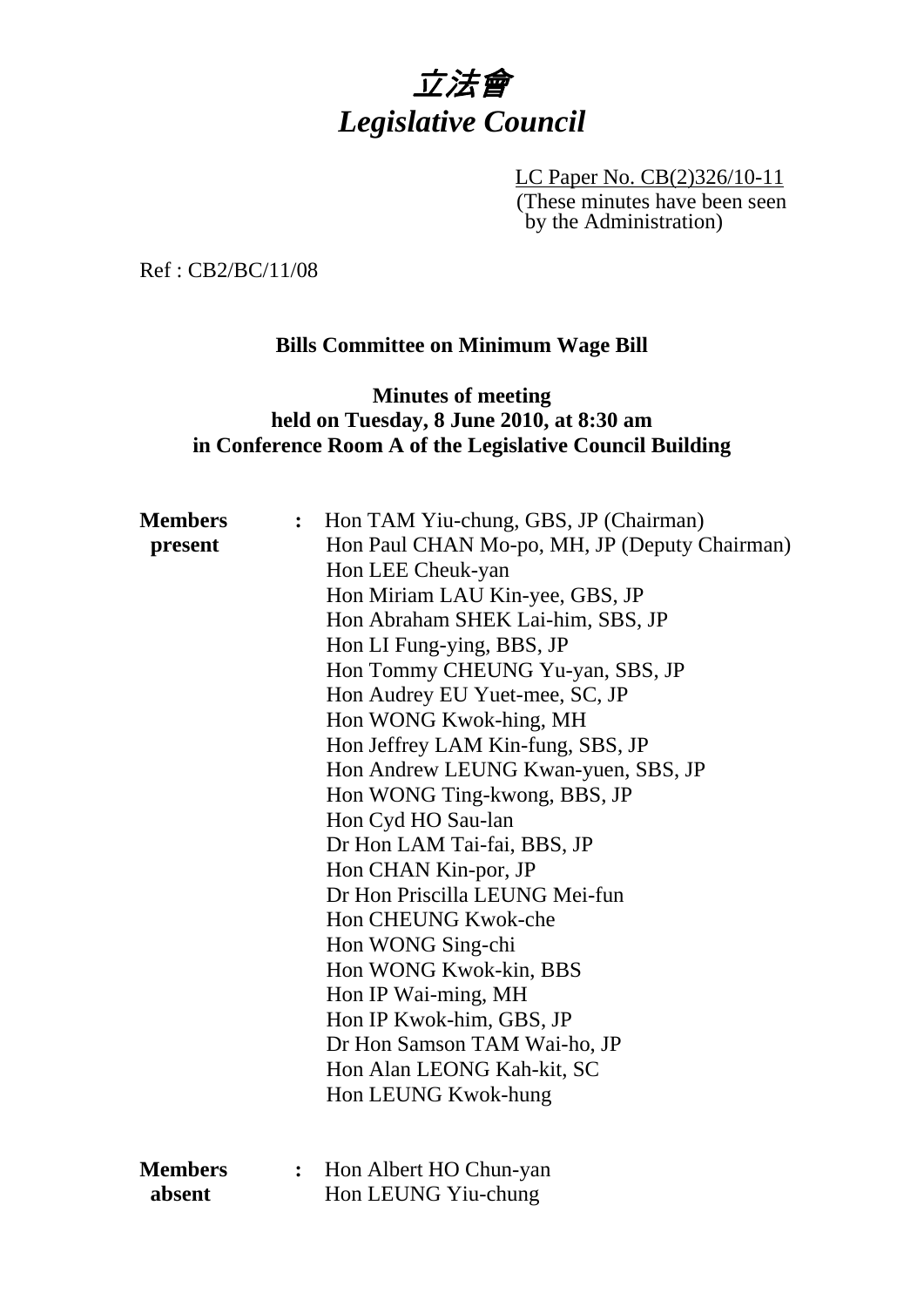|                               |                | Hon Emily LAU Wai-hing, JP<br>Hon Frederick FUNG Kin-kee, SBS, JP<br>Hon Vincent FANG Kang, SBS, JP<br>Hon Ronny TONG Ka-wah, SC<br>Hon CHIM Pui-chung<br>Dr Hon LEUNG Ka-lau<br>Hon Mrs Regina IP LAU Suk-yee, GBS, JP<br>Dr Hon PAN Pey-chyou<br>Hon Paul TSE Wai-chun<br>Hon WONG Yuk-man |
|-------------------------------|----------------|----------------------------------------------------------------------------------------------------------------------------------------------------------------------------------------------------------------------------------------------------------------------------------------------|
| attending                     |                | Public Officers: Mr Alan WONG Kwok-lun, JP<br>Deputy Commissioner for Labour (Labour Administration)                                                                                                                                                                                         |
|                               |                | Mr FONG Ngai<br><b>Assistant Commissioner for Labour (Policy Support)</b><br>and Strategic Planning)                                                                                                                                                                                         |
|                               |                | Miss Mabel LI Po-yi<br>Chief Labour Officer (Statutory Minimum Wage) (Acting)<br><b>Labour Department</b>                                                                                                                                                                                    |
|                               |                | Ms Queenie TANG Yuen-shan<br>Senior Labour Officer (Statutory Minimum Wage) (Acting)<br><b>Labour Department</b>                                                                                                                                                                             |
|                               |                | Mr Eamonn MORAN, JP<br>Law Draftsman<br>Department of Justice                                                                                                                                                                                                                                |
|                               |                | Ms Amy CHAN Wing-yan<br><b>Senior Government Counsel</b><br>Department of Justice                                                                                                                                                                                                            |
| <b>Clerk</b> in<br>attendance |                | Mr Raymond LAM<br>Chief Council Secretary (2) 1                                                                                                                                                                                                                                              |
| <b>Staff</b> in<br>attendance | $\ddot{\cdot}$ | Mr Arthur CHEUNG<br>Senior Assistant Legal Adviser 2                                                                                                                                                                                                                                         |
|                               |                | <b>Mrs Eleanor CHOW</b><br>Senior Council Secretary (2) 4                                                                                                                                                                                                                                    |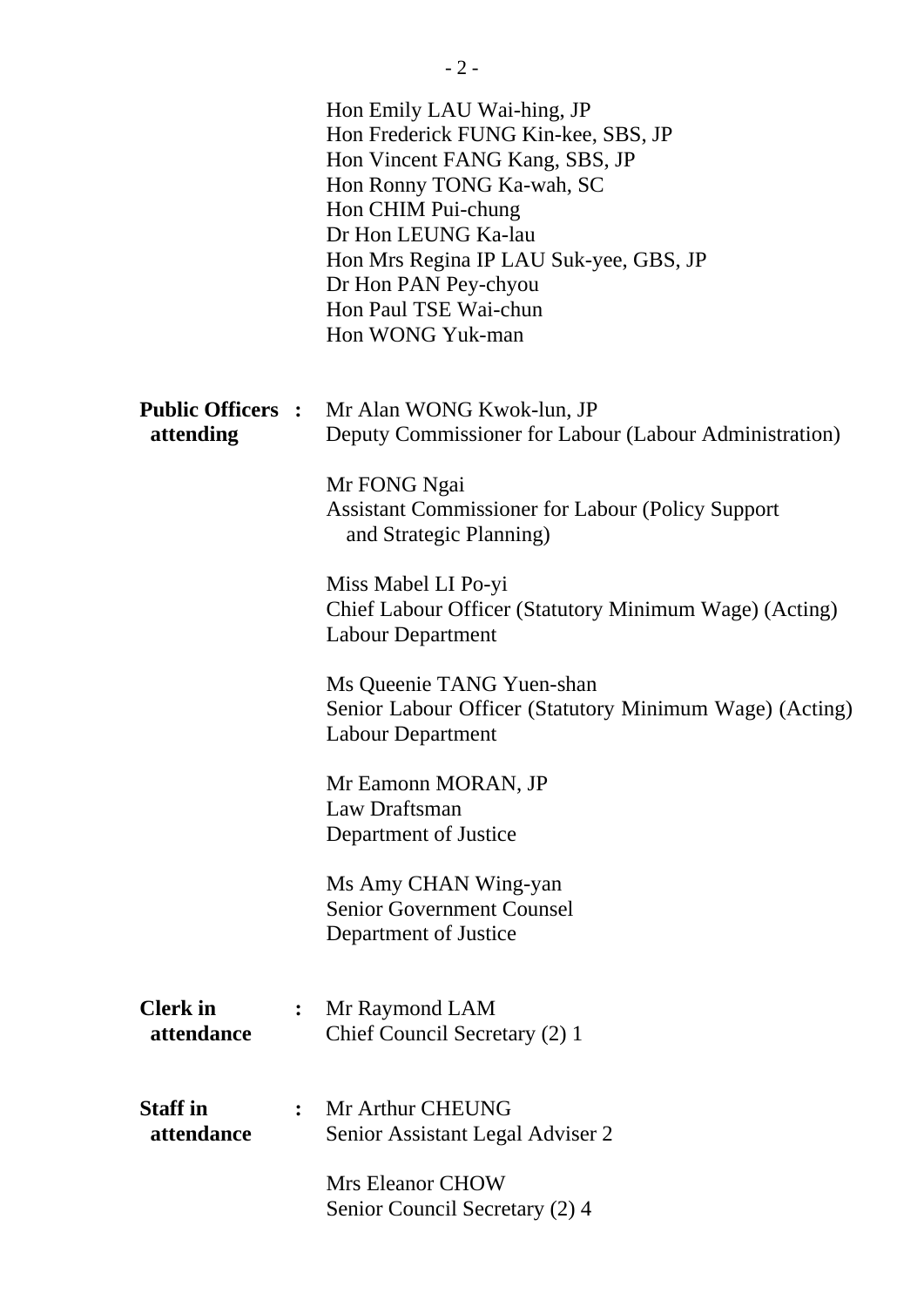### **I. Meeting with the Administration**

The Bills Committee deliberated (index of proceedings attached at **Annex**).

- 2. The Bills Committee requested the Administration to
	- (a) provide examples on the application of clause  $5(4)$  and  $5(5)$ ;
	- (b) consider transitional measures to protect the interest of persons with disabilities already in employment whose contractual wage rate was below the initial statutory minimum wage ("SMW") rate and the possibility of their wages not being adjusted in future reviews on the SMW rate;
	- (c) consider proposing Committee Stage amendments to the Bill to specify a regular review of the SMW rate; and
	- (d) consider making public the contents of the report of the Minimum Wage Commission.

### **II. Date of next meeting**

3. The Bills Committee noted that the next meeting would be held on 10 June 2010 at 8:30 am.

4. The meeting ended at 10:34 am.

Council Business Division 2 Legislative Council Secretariat 17 November 2010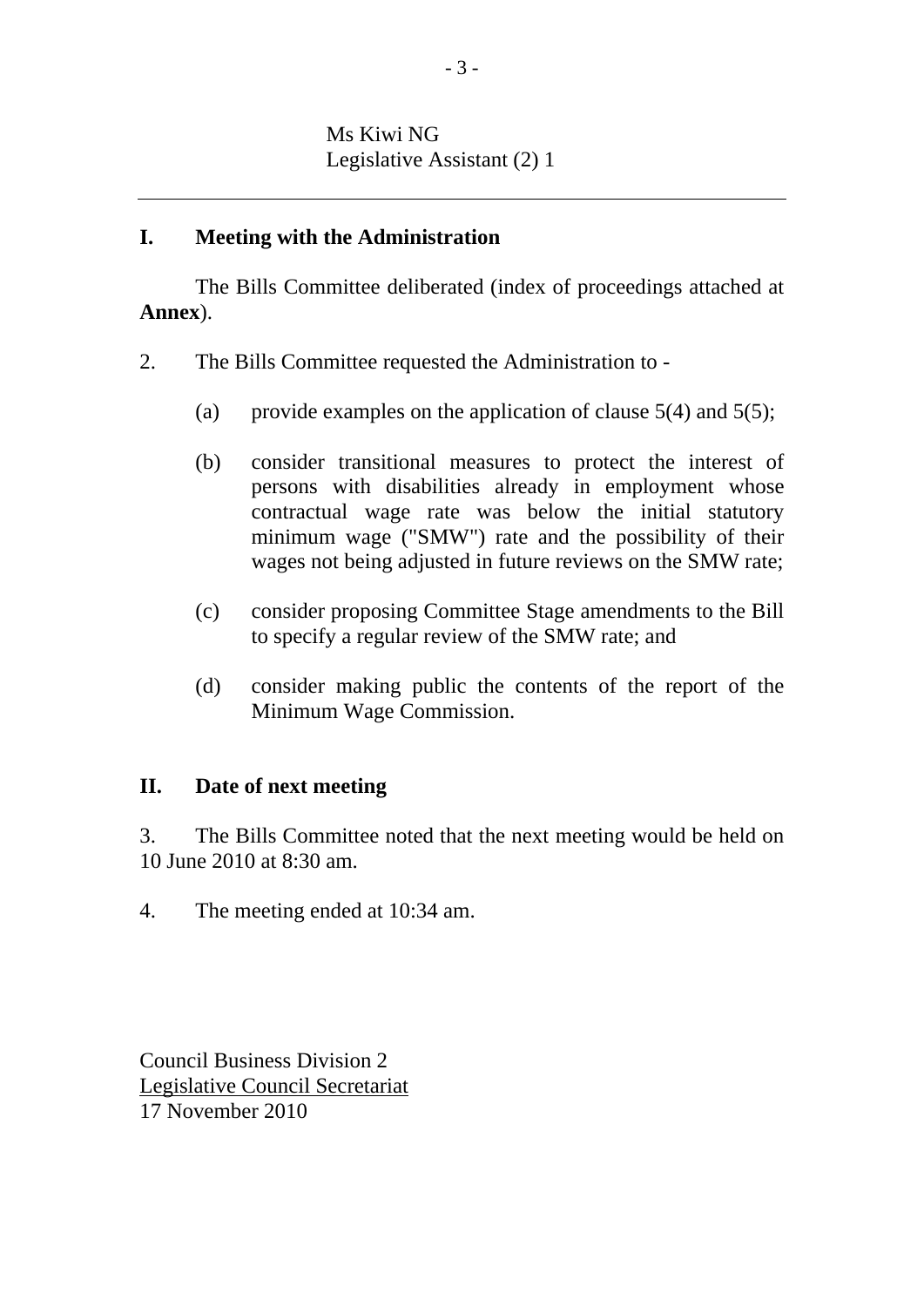# **Proceedings of meeting of the Bills Committee on Minimum Wage Bill on Tuesday, 8 June 2010, at 8:30 am in Conference Room A of the Legislative Council Building**

| Time marker          | <b>Speaker</b>                        | Subject(s)                                                                                                                                                                                                                                                                                                                                                                                                                                                                                                                                                                                                                          | <b>Action</b><br><b>Required</b> |
|----------------------|---------------------------------------|-------------------------------------------------------------------------------------------------------------------------------------------------------------------------------------------------------------------------------------------------------------------------------------------------------------------------------------------------------------------------------------------------------------------------------------------------------------------------------------------------------------------------------------------------------------------------------------------------------------------------------------|----------------------------------|
| $000000 -$<br>000734 | Chairman                              | Opening remarks<br>Continuation of clause-by-clause<br>examination of the Bill                                                                                                                                                                                                                                                                                                                                                                                                                                                                                                                                                      |                                  |
| $000735 -$<br>001152 | Chairman<br>Hon Andrew LEUNG<br>Admin | Follow-up to the submission from<br>Hong Kong Retail Management<br>Association ("HKRMA") (LC<br>Paper No. CB(2)1715/09-10(01))<br>on clause $5(4)$<br>Response of the Administration that<br>wages (including allowances) paid<br>in accordance with the terms in the<br>contract of employment was not a<br>payment of arrears of wages.<br>An<br>employer, in complying with the<br>statutory minimum wage ("SMW")<br>requirement, would have to top up<br>the difference if wages payable to<br>an employee in respect of a wage<br>period fell below SMW.<br>The<br>Administration would provide a<br>written response to HKRMA |                                  |
| $001153 -$<br>001716 | Chairman<br>Hon Tommy CHEUNG<br>Admin | Whether the Bill should bind the<br>Government and if so, whether a<br>Committee Stage amendment<br>("CSA") to that effect should be<br>moved by the Bills Committee, the<br>Administration, or individual<br>Members; response of the<br>Administration that as explained in<br>paragraph 8 of Annex B to the<br>LegCo Brief, it was the<br>Administration's policy to pay its<br>employees no less favourably than<br>the prevailing SMW rate under the<br>SMW legislation (as and when<br>enacted)                                                                                                                               |                                  |
| $001717 -$<br>003115 | Chairman<br>Hon Miriam LAU<br>Admin   | Reasons for the Bill not binding on<br>the Government; concern about the<br>additional administrative work and                                                                                                                                                                                                                                                                                                                                                                                                                                                                                                                      |                                  |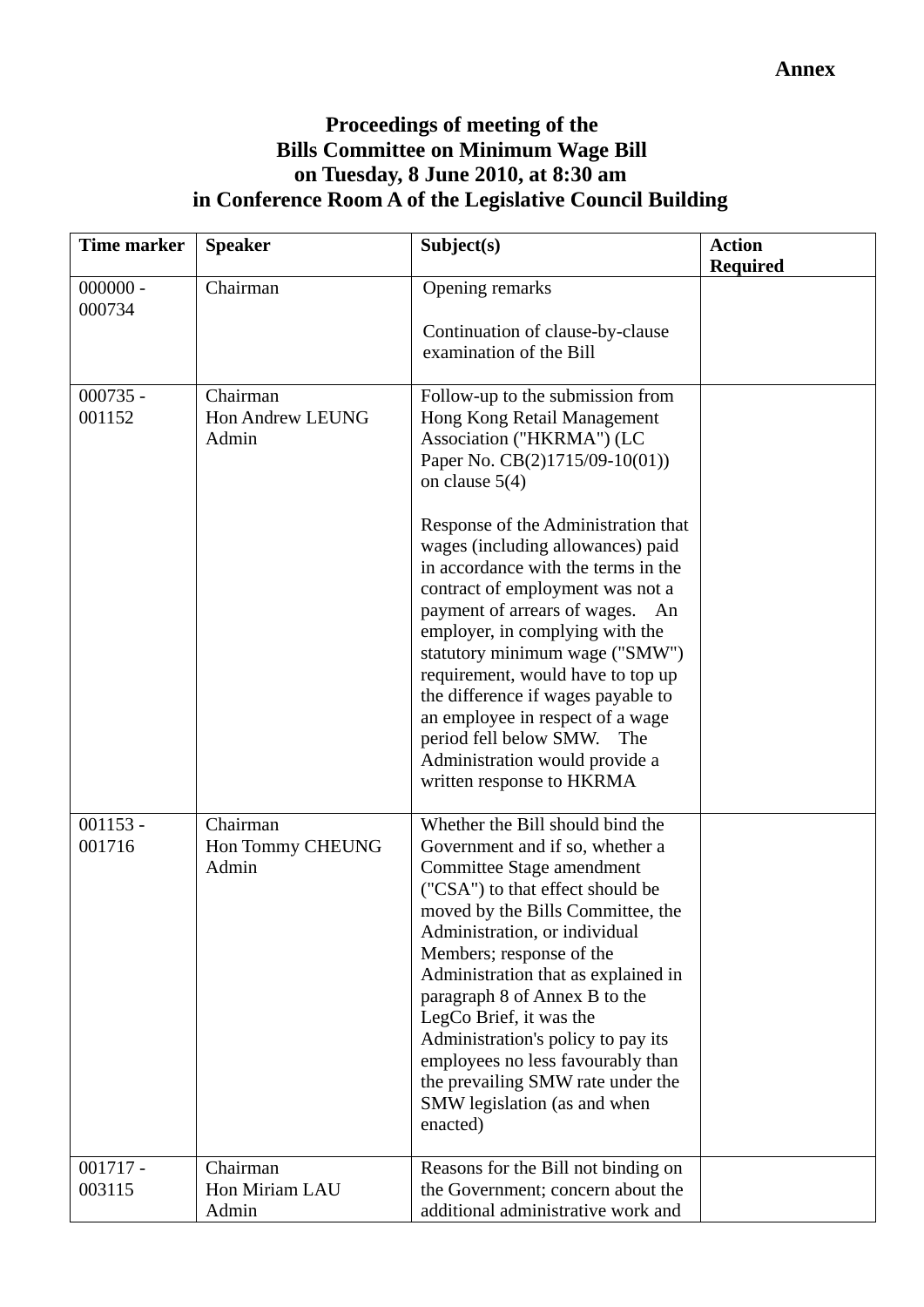| <b>Time marker</b>   | <b>Speaker</b>                       | Subject(s)                                                                                                                                                                                                                                                                                                                                                                                                                                                                                                                                                                                                                                                                                                                                                                         | <b>Action</b>                                                                                   |
|----------------------|--------------------------------------|------------------------------------------------------------------------------------------------------------------------------------------------------------------------------------------------------------------------------------------------------------------------------------------------------------------------------------------------------------------------------------------------------------------------------------------------------------------------------------------------------------------------------------------------------------------------------------------------------------------------------------------------------------------------------------------------------------------------------------------------------------------------------------|-------------------------------------------------------------------------------------------------|
|                      |                                      | costs on employers arising from the<br>requirement to keep records of the<br>total number of hours worked of<br>employees; response of the<br>Administration that suggestions<br>made by members to exempt<br>employers from keeping records on<br>the total number of hours worked of<br>employees whose wages were not<br>less than a specified amount were<br>being considered                                                                                                                                                                                                                                                                                                                                                                                                  | <b>Required</b>                                                                                 |
|                      |                                      | Explanation of the Administration<br>on the application of clause $5(4)$<br>based on the example quoted by<br>Hon Miriam LAU; payment of<br>wages in accordance with the<br>contract of employment, provisions<br>related to wage payment under the<br>Employment Ordinance ("EO") and<br>the Bill; agreement to be reached<br>between employers and employees<br>on the employment terms including<br>whether certain wage components<br>should be apportioned and payable<br>in different wage periods; the need<br>for an employer to top up the<br>difference if the wages payable to<br>an employee in respect of a wage<br>period fell below SMW; examples<br>on the application of clause $5(4)$ on<br>payment of arrears of wages to be<br>formulated in future guidelines | Admin to provide<br>examples to<br>illustrate the<br>application of clause<br>5(4)              |
| $003116 -$<br>003132 | Chairman<br>Hon CHAN Kin-por         | The need for the Bills Committee to<br>focus on scrutinizing the Bill rather<br>than discussing whether the Bill<br>should bind the Government                                                                                                                                                                                                                                                                                                                                                                                                                                                                                                                                                                                                                                     |                                                                                                 |
| $003133 -$<br>003722 | Chairman<br>Hon Jeffrey LAM<br>Admin | <b>Explanation of the Administration</b><br>on the application of clause $5(4)$ on<br>payment of arrears of wages and<br>application of clause $5(5)$ on<br>counting of commission based on<br>the example quoted by Hon Jeffrey<br>LAM; the Administration explained<br>that examples on the application of<br>clause $5(4)$ and $5(5)$ would be<br>formulated in future guidelines                                                                                                                                                                                                                                                                                                                                                                                               | Admin to provide<br>examples to<br>illustrate the<br>application of clause<br>$5(4)$ and $5(5)$ |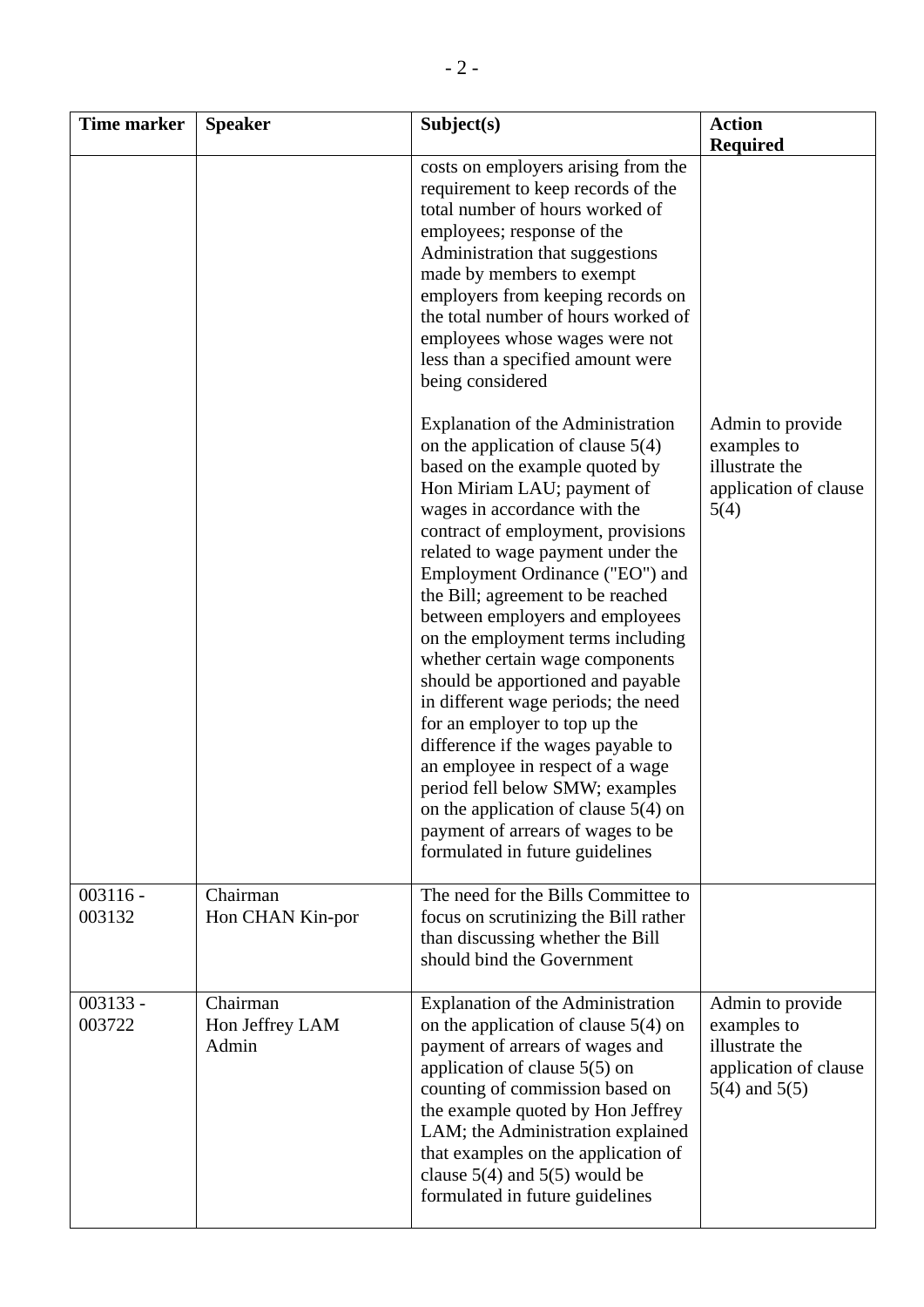| <b>Time marker</b>   | <b>Speaker</b>                                              | Subject(s)                                                                                                                                                                                                                                                                                                            | <b>Action</b><br><b>Required</b>                                               |
|----------------------|-------------------------------------------------------------|-----------------------------------------------------------------------------------------------------------------------------------------------------------------------------------------------------------------------------------------------------------------------------------------------------------------------|--------------------------------------------------------------------------------|
| 003723 -<br>003901   | Chairman<br><b>Hon Andrew LEUNG</b>                         | Request for the Administration to<br>explain the application of clause<br>$5(4)$ and $5(5)$ to different industries                                                                                                                                                                                                   |                                                                                |
| 003902 -<br>004640   | Chairman<br>Hon LEUNG Kwok-hung<br>Admin                    | Whether EO and the Bill could<br>protect the interests of employees<br>adequately; response of the<br>Administration that employers<br>could not change the terms in a<br>contract of employment unilaterally<br>and an employee was entitled to<br>make claims against the employer<br>for any underpayment of wages |                                                                                |
| $004641 -$<br>004836 | Chairman<br>Hon Tommy CHEUNG                                | Whether an hourly SMW rate<br>departing from the long-standing<br>practice of paying wages on a<br>monthly basis would give rise to<br>various problems                                                                                                                                                               |                                                                                |
| 004837 -<br>005140   | Chairman<br>Hon LEUNG Kwok-hung<br>Hon LEE Cheuk-yan        | The need for the Bills Committee to<br>focus on scrutinizing the Bill                                                                                                                                                                                                                                                 |                                                                                |
| $005141 -$<br>005332 | Hon Abraham SHEK<br>Chairman<br>Admin                       | Whether SMW could safeguard the<br>total income of workers; response<br>of the Administration that SMW<br>was based on an hourly rate under<br>which the wages earned by an<br>employee would be commensurate<br>with his hours worked in a wage<br>period at a rate not less than SMW<br>on average                  |                                                                                |
| $005333 -$<br>005528 | Chairman<br>Hon LEE Cheuk-yan                               | Examination of clause 8<br>Concern about the transitional<br>arrangements for persons with<br>disabilities ("PWDs") already in<br>employment with current<br>contractual wage rate below the<br>initial SMW rate and the possibility<br>of their wages not being adjusted in<br>future reviews on the SMW rate        | Admin to consider<br>measures to address<br>the concern raised                 |
| $005529 -$<br>010442 | Chairman<br>Admin<br>SALA <sub>2</sub><br>Hon LEE Cheuk-yan | Meaning of "if a PWD becomes an<br>employee with a disability after the<br>expiry of a trial period of<br>employment" in clause $8(2)$                                                                                                                                                                                | SALA2 and Admin<br>to follow up the<br>drafting of the<br>clause, if necessary |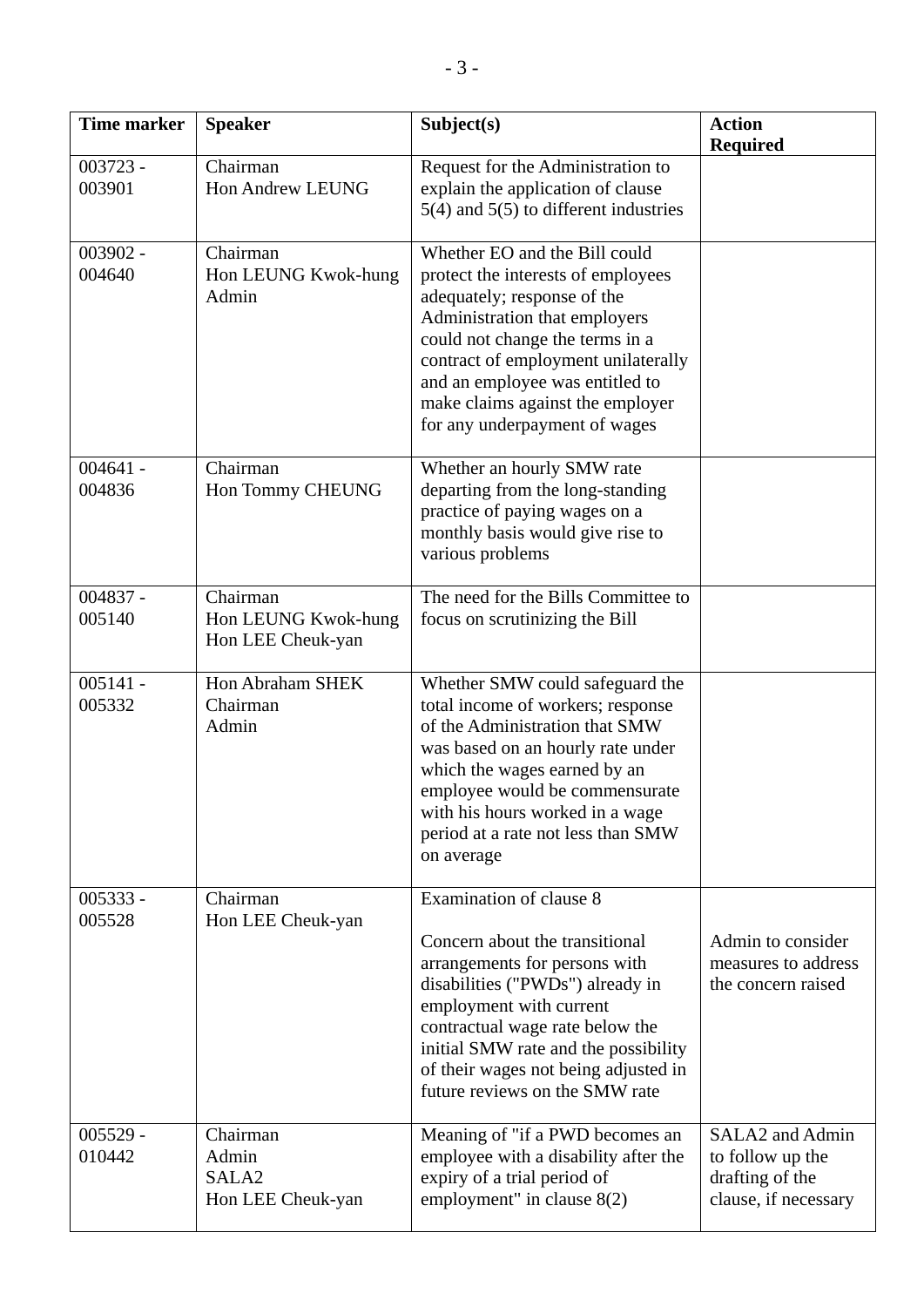| <b>Time marker</b>   | <b>Speaker</b>                                           | Subject(s)                                                                                                                                                                                                                                                                                                                                                                                                                                                                                                                                                                                                                     | <b>Action</b><br><b>Required</b> |
|----------------------|----------------------------------------------------------|--------------------------------------------------------------------------------------------------------------------------------------------------------------------------------------------------------------------------------------------------------------------------------------------------------------------------------------------------------------------------------------------------------------------------------------------------------------------------------------------------------------------------------------------------------------------------------------------------------------------------------|----------------------------------|
|                      |                                                          | Response of the Administration that<br>while an employer and employee<br>relationship was established from<br>the first day of the trial period of<br>employment, a PWD became "an<br>employee with a disability" as<br>defined under the Bill only after a<br>certificate of assessment was signed<br>by the PWD, the employer and the<br>approved assessor                                                                                                                                                                                                                                                                   |                                  |
| $010443 -$<br>019717 | Chairman<br>Admin<br>SALA <sub>2</sub>                   | Examination of clause 9                                                                                                                                                                                                                                                                                                                                                                                                                                                                                                                                                                                                        |                                  |
| $010718 -$<br>011305 | Chairman<br>Admin<br>SALA <sub>2</sub><br>Hon Miriam LAU | Effect of the wage period, which<br>was normally taken to be one<br>month as stipulated in clause $4(2)$ ,<br>on the computation of the minimum<br>wage in clause $7(2)$ because days in<br>a calendar month could range from<br>28 to 31 days; possibility of an<br>employee whose wages, payable on<br>a monthly basis, could marginally<br>meet the SMW rate in a short<br>month (say 30 days) but not in a<br>long month (say 31 days); response<br>of the Administration that an<br>employer was required to top up the<br>difference if the wages payable to<br>an employee in respect of a wage<br>period was below SMW |                                  |
| $011306 -$<br>011355 | Chairman<br>Admin                                        | Examination of clause 10                                                                                                                                                                                                                                                                                                                                                                                                                                                                                                                                                                                                       |                                  |
| $011356 -$<br>011650 | Chairman<br>Hon WONG Sing-chi<br>Admin<br>Hon Miriam LAU | Whether the principle of gender<br>mainstreaming would be taken into<br>account in appointing members to<br>the Minimum Wage Commission<br>("MWC"); proposal to provide in<br>the Bill the minimum ratio of<br>female and male members in<br>MWC; response of the<br>Administration on due regard to<br>gender consideration in making<br>future appointments to MWC and<br>guidelines on the gender benchmark<br>for appointments to advisory and<br>statutory bodies ("ASBs")                                                                                                                                                |                                  |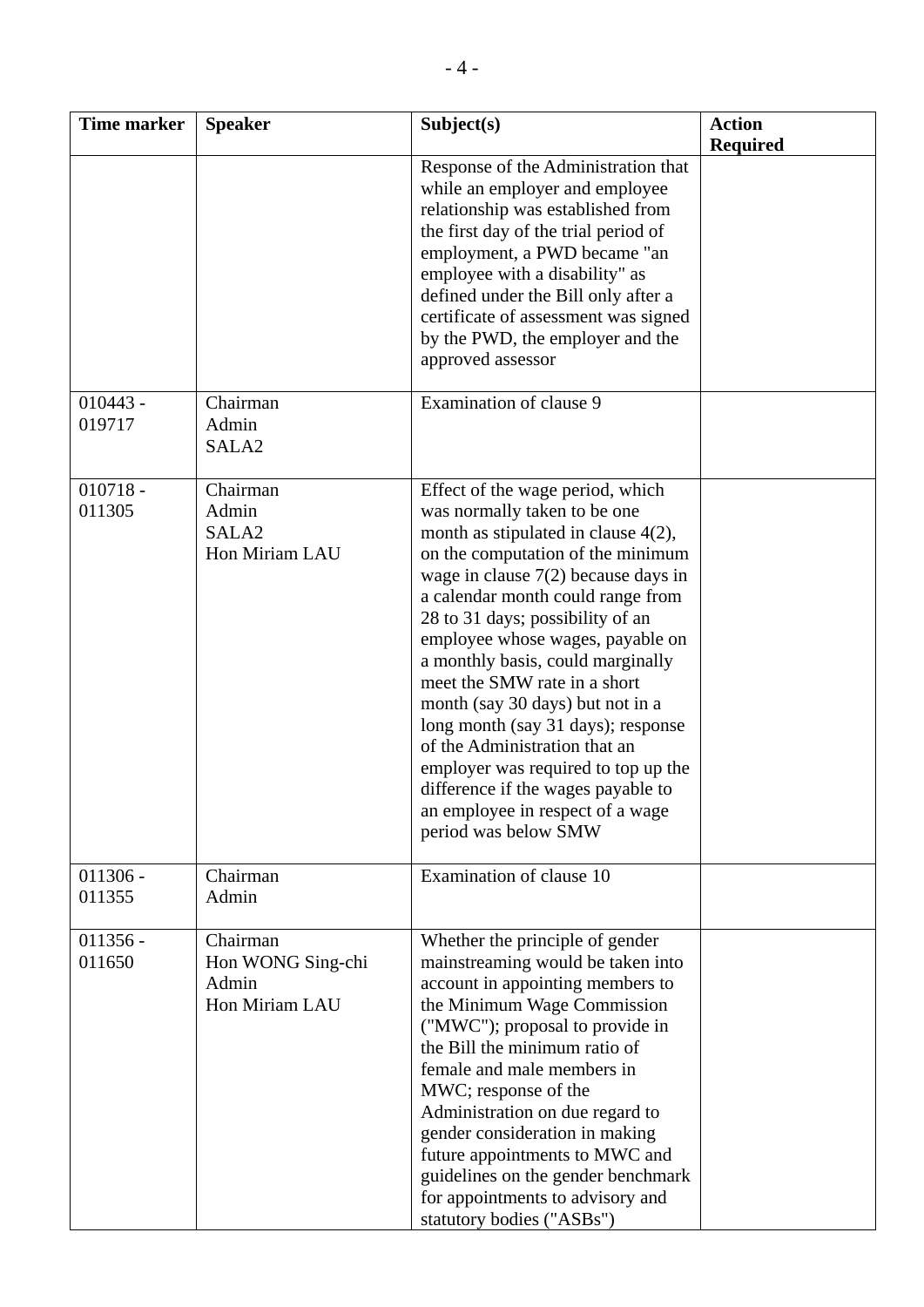| <b>Time marker</b>   | <b>Speaker</b>                                            | Subject(s)                                                                                                                                                                                                                                                                                                                                                                                                             | <b>Action</b><br><b>Required</b> |
|----------------------|-----------------------------------------------------------|------------------------------------------------------------------------------------------------------------------------------------------------------------------------------------------------------------------------------------------------------------------------------------------------------------------------------------------------------------------------------------------------------------------------|----------------------------------|
| $011651 -$<br>011958 | Chairman<br>Hon Tommy CHEUNG<br>Admin<br>Hon LI Fung-ying | Whether clause 10 could reflect the<br>policy intent of a balanced number<br>of members from different sectors<br>in MWC; response of the<br>Administration that the drafting<br>approach of clause 10 was similar<br>to that adopted by other ASBs, and<br>introducing CSAs to enhance<br>clarity of the clause was being<br>considered                                                                               |                                  |
| $011959 -$<br>012319 | Chairman<br>Hon Miriam LAU<br>Admin                       | Reasons for the gender benchmark<br>for appointing women to ASBs was<br>set at 30% and not 50%; response<br>of the Administration on the<br>appointment of non-official<br>members to MWC on an ad<br>personam basis with due regard to<br>gender consideration                                                                                                                                                        |                                  |
| $012320 -$<br>012614 | Chairman<br>Hon Cyd HO<br>Admin                           | Whether the gender benchmark for<br>appointing women to MWC should<br>be set at 60% given that there were<br>more women than men receiving<br>wages in the low-income bracket;<br>advocated for equal pay for work of<br>equal value for men and women<br>under the SMW regime; response of<br>the Administration that the Bill<br>provided for an hourly SMW rate<br>which was equally applicable to<br>men and women |                                  |
| $012615 -$<br>013049 | Chairman<br>Hon LEUNG Kwok-hung                           | Impact of women accepting<br>low-paid jobs on the employment of<br>men                                                                                                                                                                                                                                                                                                                                                 |                                  |
| $013050 -$<br>013200 | Chairman<br>Admin                                         | Examination of clause 11                                                                                                                                                                                                                                                                                                                                                                                               |                                  |
| $013201 -$<br>013512 | Chairman<br>Hon LI Fung-ying<br>Admin                     | Whether the Administration would<br>consider proposing CSAs to clause<br>$11(1)$ to provide for an annual<br>review of the SMW rate; response<br>of the Administration that it was<br>considering the proposal for the Bill<br>to specify a regular review of the<br>SMW rate                                                                                                                                          | Admin to consider                |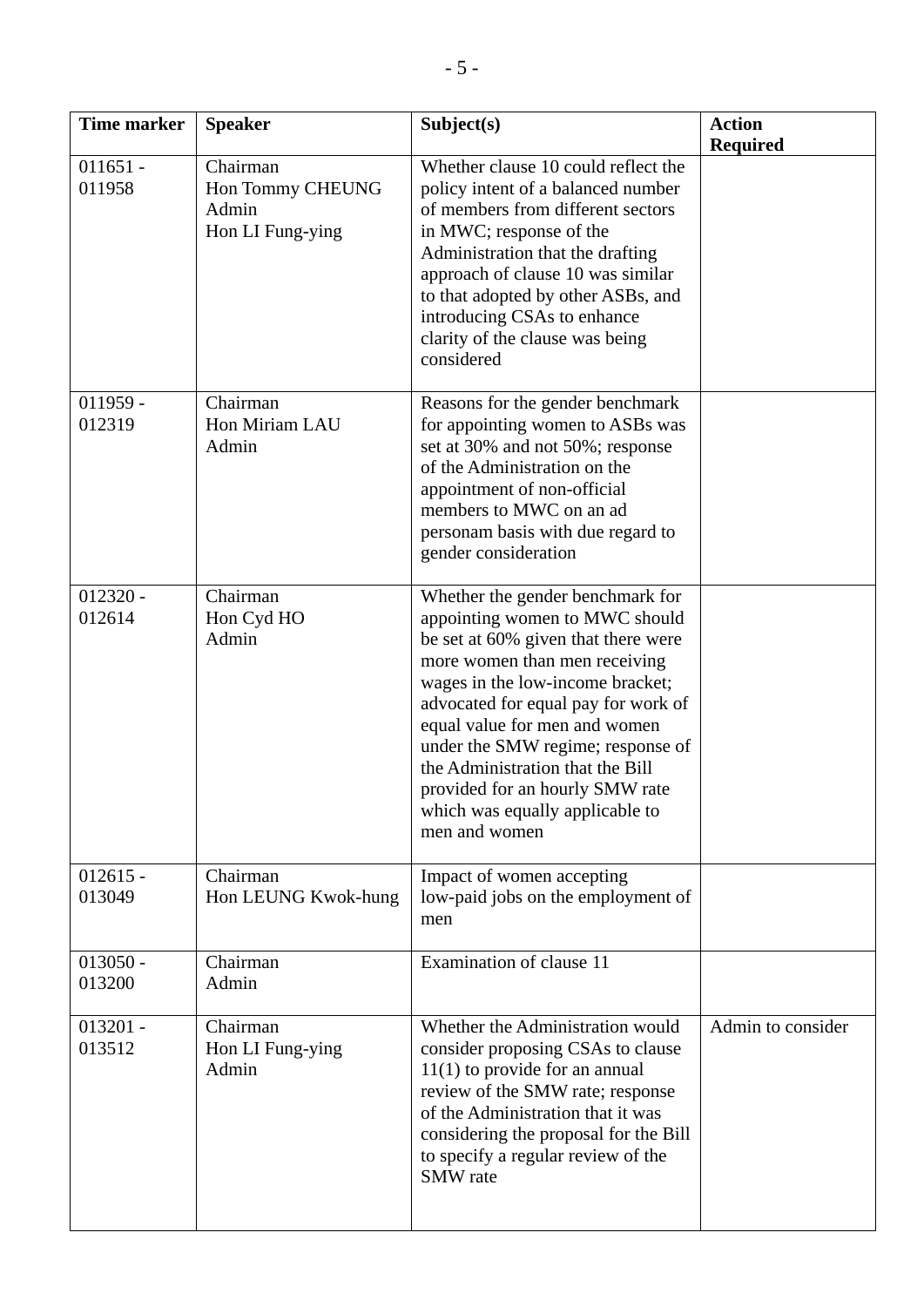| <b>Time marker</b>   | <b>Speaker</b>                                            | Subject(s)                                                                                                                                                                                                                                                                                                                                                                                                                                                                                                                                                                        | <b>Action</b>   |
|----------------------|-----------------------------------------------------------|-----------------------------------------------------------------------------------------------------------------------------------------------------------------------------------------------------------------------------------------------------------------------------------------------------------------------------------------------------------------------------------------------------------------------------------------------------------------------------------------------------------------------------------------------------------------------------------|-----------------|
|                      |                                                           |                                                                                                                                                                                                                                                                                                                                                                                                                                                                                                                                                                                   | <b>Required</b> |
|                      |                                                           | Whether the Administration would<br>consider proposing CSAs to clause<br>$11(3)$ to ensure workers would be<br>paid at a reasonable level so as to<br>sustain the basic living of his family<br>and to encourage employment;<br>response of the Administration that<br>principles set out in clause $11(3)$ to<br>which MWC must have regard in<br>performing its functions were<br>appropriate and allowed MWC the<br>flexibility to consider relevant<br>indicators which were suitable for<br>Hong Kong's prevailing and<br>changing circumstances in deriving<br>the SMW rate |                 |
| $013513 -$<br>013907 | Chairman<br>Hon IP Wai-ming<br>Admin<br>SALA <sub>2</sub> | Whether the wording "when<br>required by the Chief Executive<br>("CE") to do so" in clause $11(1)$<br>was necessary if CSAs would be<br>introduced to provide for a regular<br>review of the SMW rate; response<br>of the Administration that the clause<br>provided CE the flexibility to<br>request for a review of the SMW<br>rate when situation warranted                                                                                                                                                                                                                    |                 |
| $013908 -$<br>014419 | Chairman<br>Admin<br>SALA <sub>2</sub>                    | Views of SALA2 and the<br>Administration on the drafting of<br>clause $11(1)$                                                                                                                                                                                                                                                                                                                                                                                                                                                                                                     |                 |
| $014420 -$<br>014852 | Chairman<br>Hon LEUNG Kwok-hung                           | Whether the SMW rate should be<br>used as a tool to sustain Hong<br>Kong's economic growth and<br>competitiveness under clause<br>11(3)(b)                                                                                                                                                                                                                                                                                                                                                                                                                                        |                 |
| $014853 -$<br>015220 | Chairman<br>Hon LEE Cheuk-yan                             | Whether clause $11(1)$ gave too<br>much flexibility to CE and clause<br>$11(3)$ requiring MWC in<br>performing its functions to have<br>regard to the need to sustain Hong<br>Kong's economic growth and<br>competitiveness was too<br>demanding; Hon LEE Cheuk-yan's<br>intention to propose CSAs to clause<br>$11(1)$ to provide for an annual<br>review of the SMW rate and to<br>clause $11(3)$ to ensure workers                                                                                                                                                             |                 |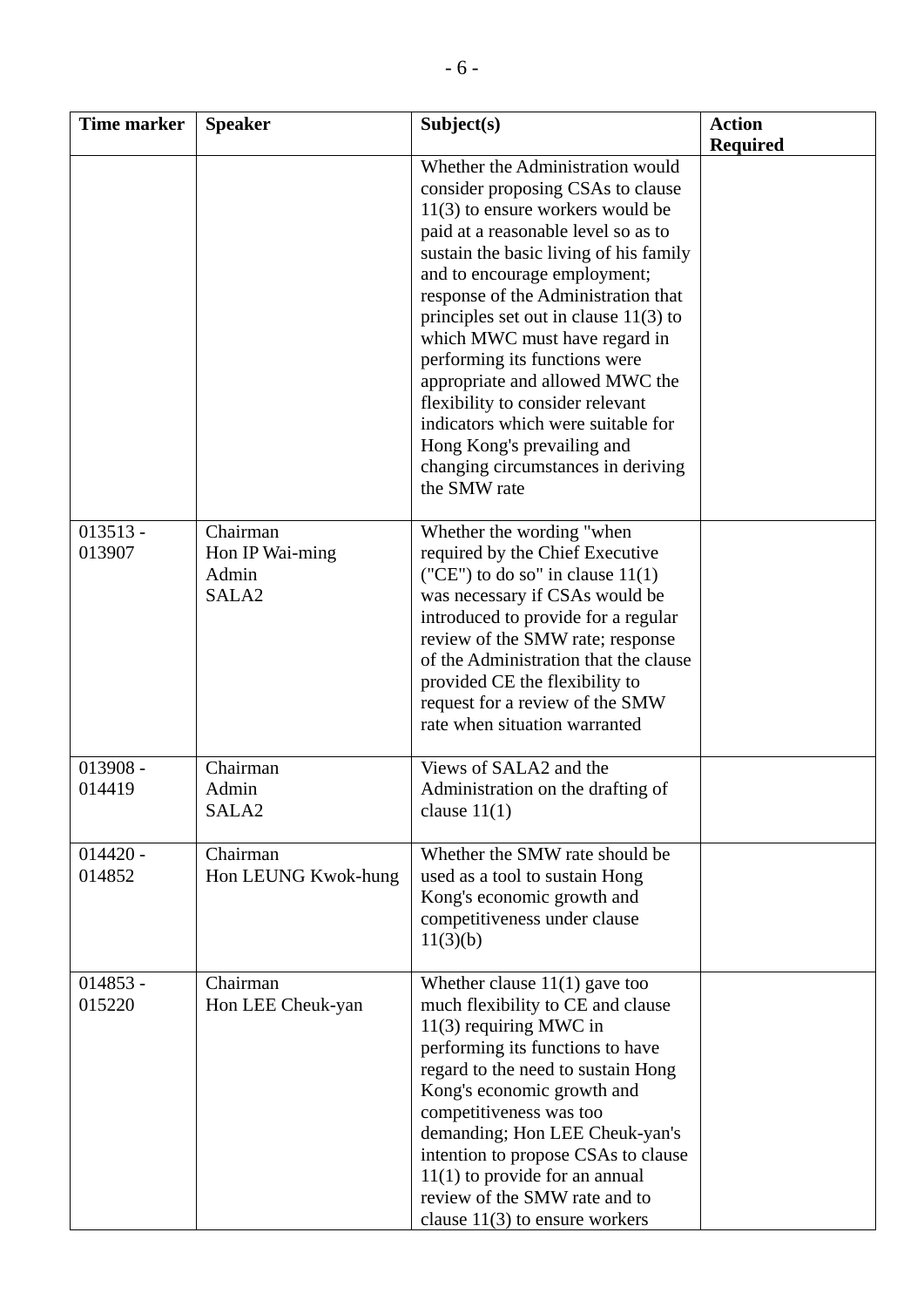| <b>Time marker</b>   | <b>Speaker</b>                                               | Subject(s)                                                                                                                                                                                                                                                                                                                                                                                                                                                                                                                                                                                                                                     | <b>Action</b><br><b>Required</b> |
|----------------------|--------------------------------------------------------------|------------------------------------------------------------------------------------------------------------------------------------------------------------------------------------------------------------------------------------------------------------------------------------------------------------------------------------------------------------------------------------------------------------------------------------------------------------------------------------------------------------------------------------------------------------------------------------------------------------------------------------------------|----------------------------------|
|                      |                                                              | would be remunerated with<br>reasonable wages that enabled them<br>to sustain the basic living of their<br>families                                                                                                                                                                                                                                                                                                                                                                                                                                                                                                                            |                                  |
| $015221 -$<br>015329 | Hon Cyd HO                                                   | Support for the proposal to amend<br>clause $11(1)$ to provide for an<br>annual review of the SMW rate;<br>Hon Cyd HO's intention to propose<br>CSAs to clause $11(3)$ to ensure<br>workers would be paid at a<br>reasonable level so as to sustain the<br>basic living of their families                                                                                                                                                                                                                                                                                                                                                      |                                  |
| $015330 -$<br>015606 | Chairman<br>Hon WONG Ting-kwong<br>Admin                     | Collective responsibility of MWC<br>and the need to maintain<br>confidentiality of its report to CE;<br>response of the Administration that<br>it would provide the public and<br>LegCo with the justifications in<br>making its decision on the proposed<br>SMW rate                                                                                                                                                                                                                                                                                                                                                                          |                                  |
| $015607 -$<br>015914 | Chairman<br>Hon WONG Kwok-hing<br>Hon LEE Cheuk-yan<br>Admin | Whether the Administration would<br>consider proposing CSAs to clause<br>$11(1)$ to provide for an annual<br>review of the SMW rate; response<br>of the Administration that it was<br>considering the proposal for the Bill<br>to specify a regular review of the<br>SMW rate, and the Annual Earnings<br>and Hours Survey would be<br>conducted by the Census and<br>Statistics Department once a year to<br>capture comprehensive data on the<br>level and distribution of wages<br>Agreement of members to extend<br>the meeting beyond the appointed<br>ending time of the meeting to<br>complete scrutiny of Part 3 of the<br><b>Bill</b> |                                  |
| $015915 -$<br>020000 | Chairman<br>Admin                                            | Examination of clauses 12 and 13                                                                                                                                                                                                                                                                                                                                                                                                                                                                                                                                                                                                               |                                  |
| $020001 -$<br>020109 | Chairman<br>Hon LI Fung-ying<br>Admin                        | The need to make public the<br>contents of the MWC report to<br>enhance transparency; response of<br>the Administration that it would                                                                                                                                                                                                                                                                                                                                                                                                                                                                                                          | Admin to consider                |